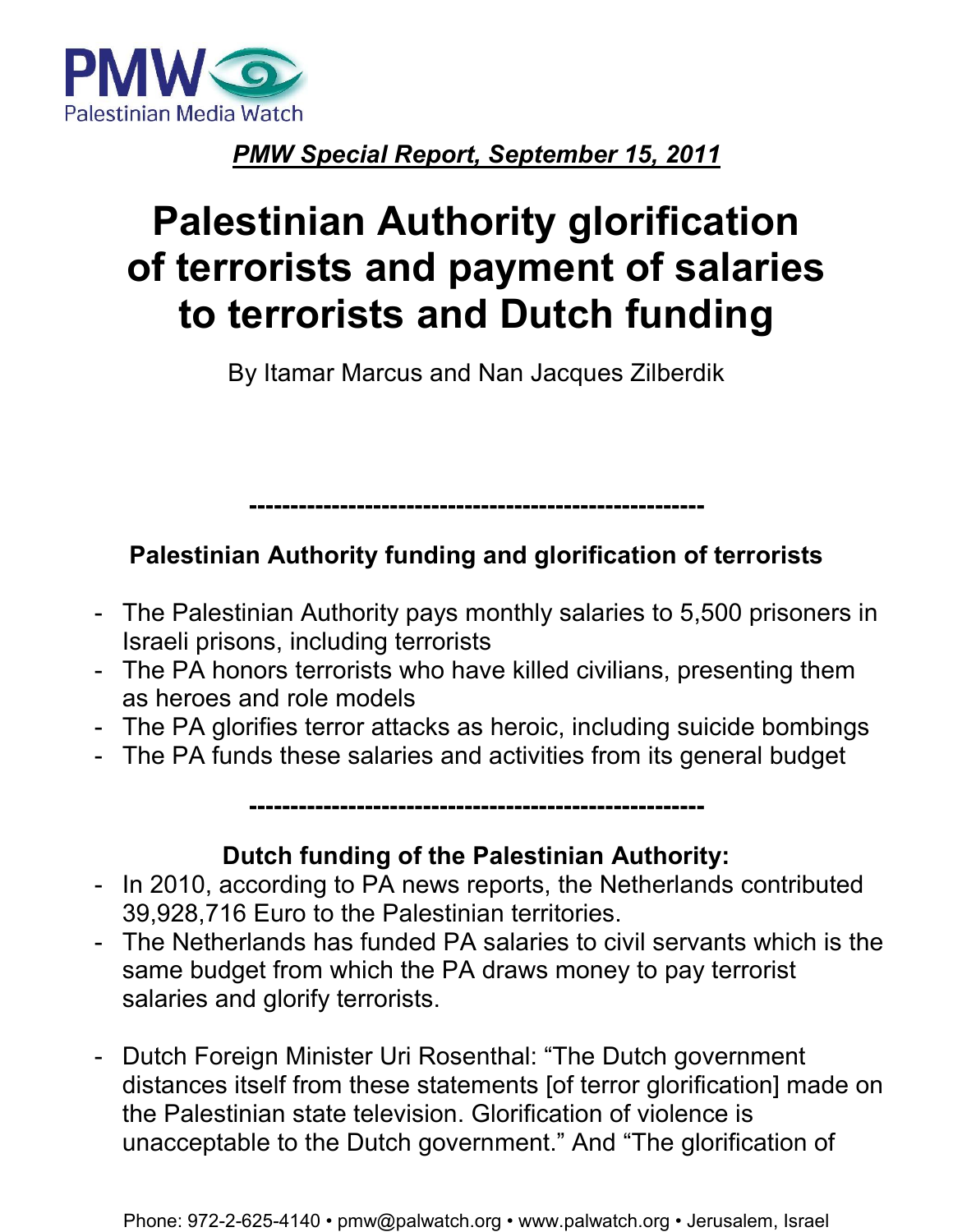

suicide terrorism is unacceptable. When it is shown that the PA structurally condones, glorifies and/or incites to violence this must have consequences for the international support of the PA."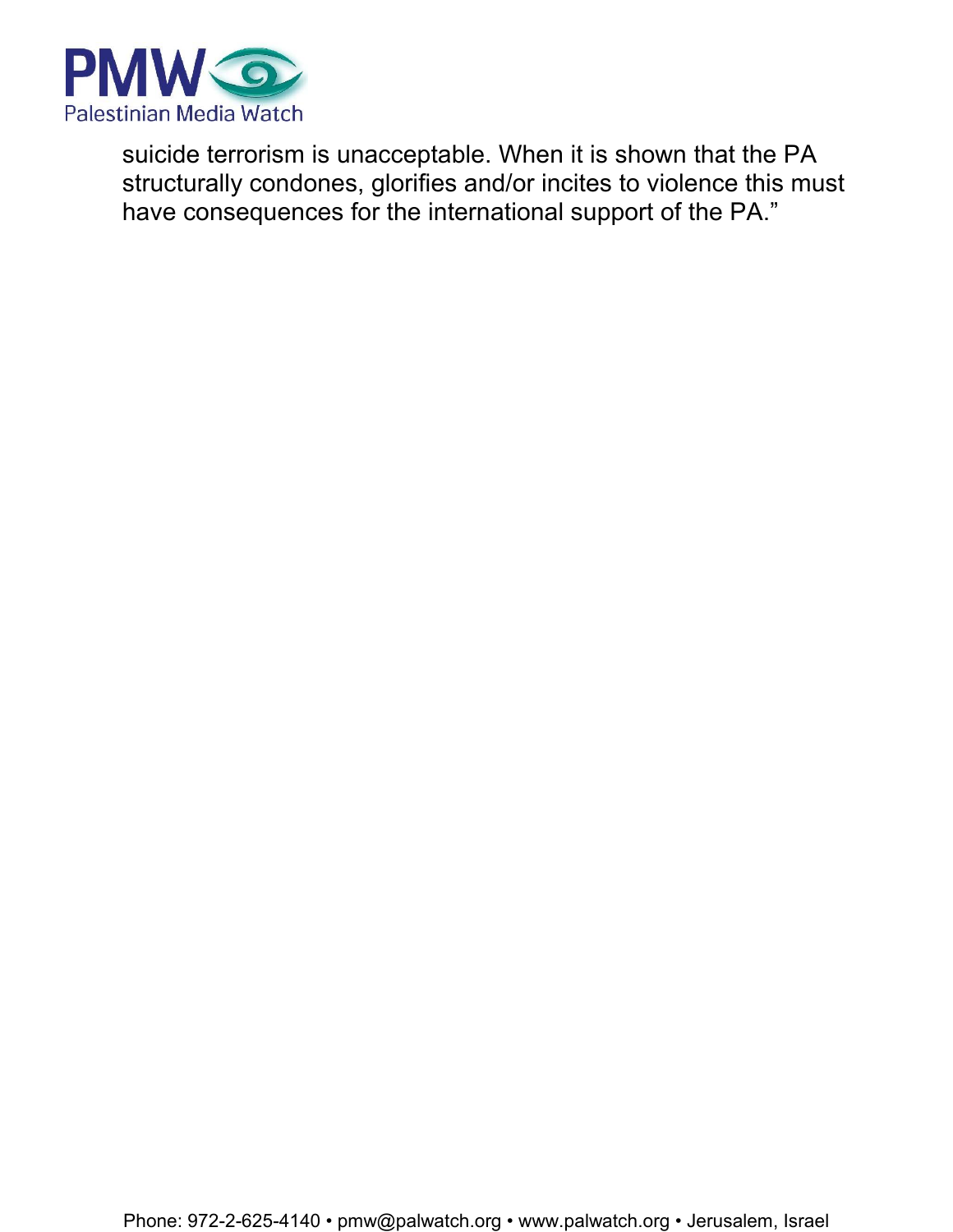

### *PA Pays Monthly Salaries to Terrorists - Essential Facts*

**1. New PA law enacts payment of monthly salaries to terrorists in Israeli prisons:** A law signed and published in the official Palestinian Authority Registry in April 2011 puts all Palestinians and Israeli Arabs imprisoned in Israel for terror crimes on the PA payroll to receive a monthly salary from the PA. [Official PA daily *Al-Hayat Al-Jadida*, April 15, 2011] This new law called *PA Government Resolution of 2010, numbers 21 and 23*, formalizes what has long been a PA practice.

#### **2. Recipients of the monthly salary:**

The PA has defined by law which Palestinians would be considered "prisoners": "Anyone imprisoned in the occupation's [Israel's] prisons as a result of his participation in the struggle against the occupation." [Ch. 1 of Law of Prisoners, 2004/19,passed and published by the PA Chairman and Government, December 2004. The Prisoners' Centre for Studies, www.alasra.ps, Accessed May 9, 2011]

According to the PA definition, more than 5,500 Palestinian prisoners serving time for terrorrelated offenses are recipients. [*Al-Hayat Al-Jadida*, July 14, 2011] Palestinian car thieves in Israeli prisons will not receive a salary, but every terrorist in prison including murderers are on the PA payroll. The salary goes directly to the terrorist or the terrorist's family, and prisoners receive salary from the day of arrest. [*Al-Hayat Al-Jadida*, April 15, 2011]

#### **3. Hamas and Fatah terrorist prisoners receive monthly salaries:**

"The PA's Ministry for Prisoner Affairs said that its policy had always been to pay salaries to prisoners and their families '**regardless of their political affiliations**.'" [Jerusalem Post, May 20, 2011].

**4. Total amount that the PA pays in salaries to prisoners monthly:** 

Total: 17,678,247 Shekel (3,479,022 Euro) a month, based on May 2011. [*Life and the Market*, supplement to *Al-Hayat Al-Jadida*, June 19, 2011]

**5. Terrorists in prison receive higher average salary than PA civil servants and military personnel** 

| <b>Salary recipients</b> | <b>Average monthly salary</b> |
|--------------------------|-------------------------------|
| Civil servant            | 2,882 shekel (€568)           |
| Military personnel       | 2,704 shekel (€533)           |
| Prisoner                 | 3,129 shekel $(617)$          |

[*Life and the Market* supplement to *Al-Hayat Al-Jadida*, June 19, 2011]

#### **6. PA salary payments to prisoners is dependent on foreign funding**

The new PA law stipulates that payment of salaries **"will be implemented... on the basis of available sources of funding."** [*Al-Hayat Al-Jadida*, April 15, 2011] Accordingly, it is the contributions by Britain and other foreign donors to the PA general budget that facilitates the payment of monthly salaries to the terrorist prisoners.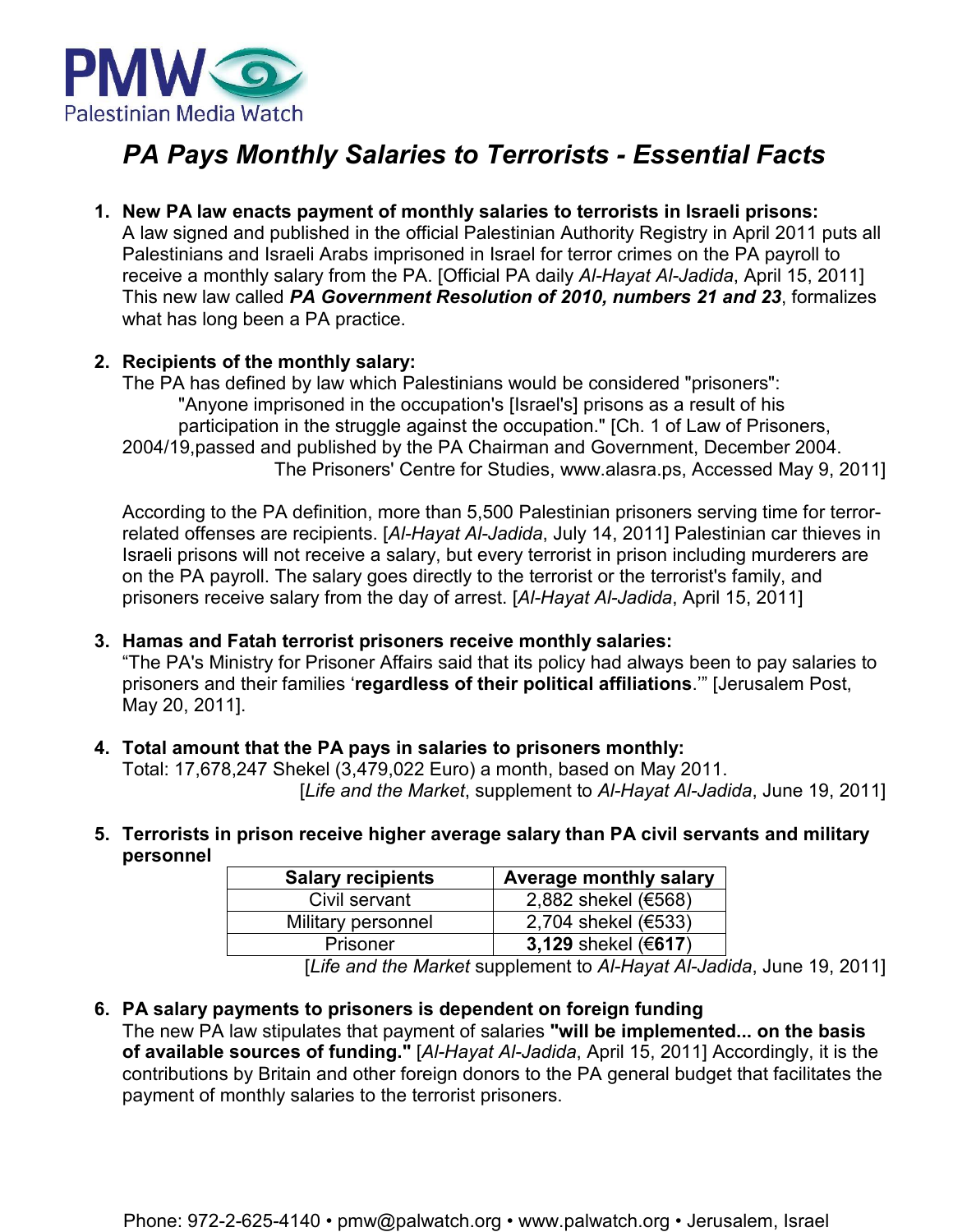

### **PA's Honoring Terrorists - Essential Facts:**

*7.* The PA leadership and the structures they control present terrorist murderers as heroes and role models, and use the PA budget to honor them and glorify their terror attacks.

*The following are examples from 2011:* 

#### **8. PA TV honors terrorists involved in suicide bombing that killed 15**

PA TV program *In a Fighter's Home* sent special greetings and praise to terrorist Ahlam Tamimi, who planned a bombing and escorted the suicide bomber by foot through Jerusalem to the Sbarro pizza shop in August 2001. 15 people were murdered in the attack, 7 of them children. The program also visited the home of terrorist Muhammad Wael Daghlas, who planned the attack and sent the suicide bomber. [PA TV, Aug. 10, 2011, reported in PMW bulletin, Sept. 4, 2011, http://bit.ly/nowmNF, http://bit.ly/oKDiBK]

#### **9. PA TV continues to glorify most lethal terror attack in Israeli history**

In 1978, a group of terrorists led by Dalal Mughrabi sailed from Lebanon to Israel to carry out a terror attack. They hijacked a bus and killed 37 Israeli civilians, 12 of them children. On the anniversary of the Fatah movement, PA TV chose to glorify the terror attack with a music video celebrating Mughrabi and the attack she led. The video shows a reenactment of the terrorists coming from Lebanon to Israel in boats. PA TV rebroadcast the video, which describes the terrorists as having "no fear of death or the darkness of prison," and glorifies Mughrabi's death: "On the coast [Dalal] Mughrabi's blood was shed, the color of [red] coral on [white] lemon flowers." [PA TV, Jan. 2, Aug. 24, and Sept. 4, 2011, reported in PMW bulletins, January 21 and Aug. 29, 2011, http://bit.ly/q4KMFs, http://bit.ly/qRb497, http://bit.ly/o24M4F]

#### **10. PA TV honors terrorist involved in 3 attacks that killed 51**

PA TV program *For You* honored terrorist prisoner Salim Hajja, by visiting his family. Hajja is serving 16 life sentences for involvement in three suicide bombings that killed a total of 51 people. Hajja's mother-in-law expresses the hope that Hajja's son Omar will be a "hero" like his father. The son, Omar, says, "Daddy is a hero. I am very proud of him." [PA TV (Fatah), Aug. 11, 2011]

#### **11. Abbas representative honors terrorist planner of attack that killed 11**

Amin Al-Hindi was a senior planner of the murder of 11 Israeli athletes in the Munich Olympics in 1972. Abdallah Al-Ifranji, special representative of President Mahmoud Abbas, honored Al-Hindi by laying a wreath on his grave on the anniversary of his death. [*Al-Hayat Al-Jadida*, Aug. 18, 2011]

#### **12. PA TV honors planner of suicide bombing that killed 14**

Program *For You* honored prisoners Abd Al-Rahman and Abdallah Al-Wahsh, by visiting their homes in Jenin. Abdallah Al-Wahsh was active in Islamic Jihad, and sent a suicide bomber to an attack in 2002, killing 14. Abd Al-Rahman was a leader of the Jerusalem Brigades, the military wing of Islamic Jihad, and was involved in terror attacks. [PA TV (Fatah), Aug. 18, 2011]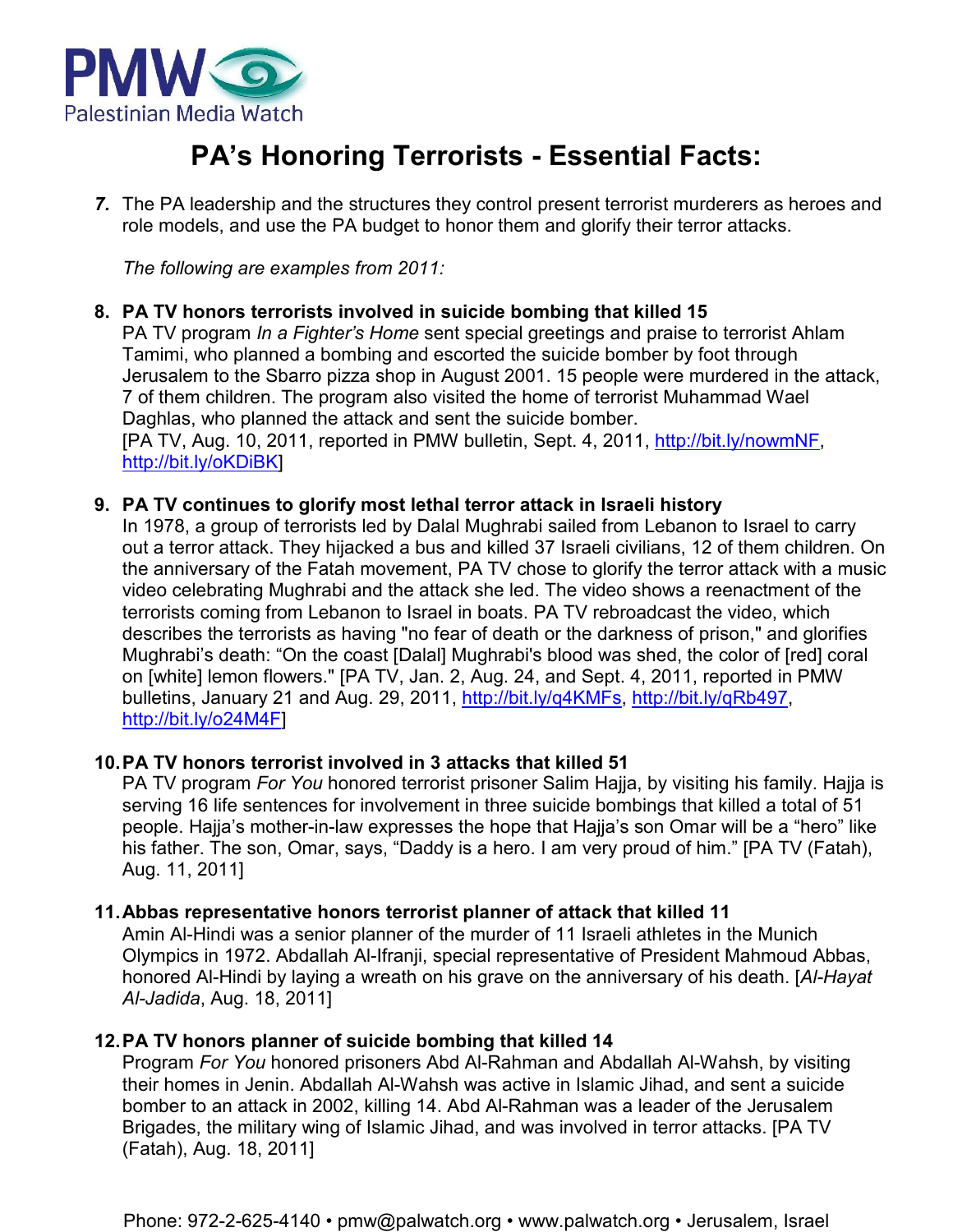

#### **13. PA TV honors terrorist prisoner with visit to her family**

PA TV program *In a Fighter's Home* honored terrorist prisoner Rima Daragmeh by visiting her family together with the PA Minister of Prisoners' Affairs, Issa Karake. Daragmeh was involved in enlisting the woman who carried out a suicide bombing in Afula in 2003, and was arrested while intending to carry out a suicide bombing. [PA TV (Fatah), Aug. 16, 2011]

#### **14. Presidential gift awarded to family of terrorist who planned suicide bombing**

Minister of Prisoners' Affairs, Issa Karake, and the District Governor of Hebron, Kamel Hamid, honored terrorist prisoner Al-Sharbati, presenting his family with a presidential gift from Mahmoud Abbas. Al-Sharbati was a senior member of Tanzim, a military wing of Fatah, and was involved in planning a suicide bombing in Jerusalem. [*Al-Hayat Al-Jadida*, Aug. 8, 2011]

#### **15. PA TV honors planner of suicide bombing with visit to his home**

PA Minister of Prisoners' Affairs, Issa Karake, and District Governor of Hebron, Kamel Hamid again honored terrorist prisoner Yasser Al-Sharbati, with a visit to his family on the PA TV program *In a Fighter's Home*. As stated, Al-Sharbati was involved in planning a suicide bombing in Jerusalem. [PA TV (Fatah), Aug. 15, 2011]

#### **16. PA TV honors female suicide bomber with visit to her mother**

PA TV program *The Best Mothers* interviewed the mother of female suicide bomber Darin Abu Aisheh, who carried out a terror attack in 2002, wounding 3 Israelis. The program shows a poster of Abu Aisheh displayed in the mother's home, describing her as "the heroic Martyrdom-seeker." [PA TV, Aug. 3, 2011, reported in PMW bulletin, Aug. 10, 2011, http://bit.ly/nfoAXm, http://bit.ly/pmjTLH]

#### **17. PA TV honors terrorist "Martyr" with visit to his mother**

PA TV program *The Best Mothers* interviewed the mother of a bomb maker from Fatah's military wing, the Al-Aqsa Martyrs' Brigades, named Yusuf Shaker Al-Asi. PA TV included in the edited feature a poem and a poster of the bomb maker with an inscription praising Martyrdom for Allah. [PA TV, Aug. 2, 2011, reported in PMW bulletin, Aug. 18, 2011, http://bit.ly/pTSfSh, http://bit.ly/mUZVK8]

#### **18. PA TV honors terrorist who killed 30 with visit to his home**

PA TV program *In a Fighter's Home* visits the home of prisoner Anas Jaradat, who served as head of the Islamic Jihad in Jenin and was responsible for bringing 3 car bombs into Israel, killing nearly 30 Israelis. Secretary of the Fatah branch in Jenin, Ata Abu Ramila, referred to Jaradat on the program as "the heroic Jihad-figher prisoner" and expressed his pride in "all the heroic prisoners." [PA TV (Fatah), Aug. 3, 2011, http://bit.ly/pvbdJ3]

#### **19. PA TV glorifies terrorist who killed 3 with visit to his home**

PA TV program *In a Fighter's Home* visits the home of prisoner Amer Abu Sarhan, convicted of stabbing 3 Israelis to death in 1990. The District Governor of Bethlehem refers to Sarhan as "the heroic prisoner" and says, "We honor him greatly… To all his fellow prisoners – the brave and heroic who are resolute in *Ribat* (i.e., religious conflict/war), to the glorious female prisoners in the occupation's prisons – we salute you [and express our] utmost appreciation and pride." [PA TV (Fatah), Aug. 2, 2011, http://bit.ly/oQlYrg]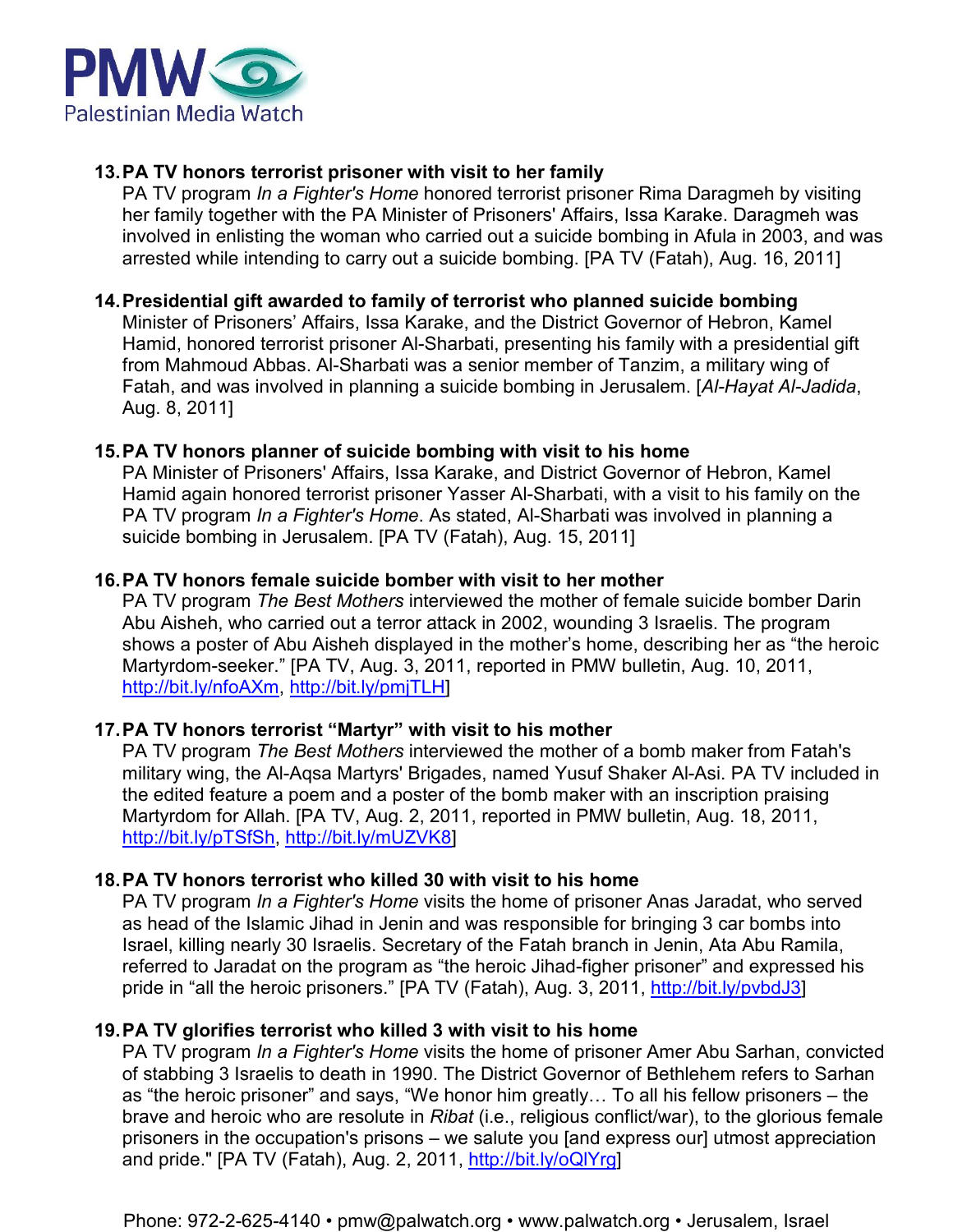

#### **20. PA TV rebroadcasts video presenting female terrorist as role model**

PA TV repeatedly broadcast a video honoring terrorist Dalal Mughrabi, referring to her as a symbol of "Martyrdom" and "victory over enmity." Dalal Mughrabi led a bus hijacking in 1978, killing 37 Israeli civilians, 12 of them children. [PA TV (Fatah), May - July, 2011, twice weekly, Nov. - Dec., 2010 weekly, reported in PMW bulletin, Aug. 29, 2011, http://bit.ly/qRb497, http://bit.ly/pny4wn]

21. A Palestinian Authority summer camp for children sponsored by PA Prime Minister Salam Fayyad divided its campers into three groups named after the terrorists Dalal Mughrabi, Salah Khalaf and Abu Ali Mustafa. [*Al-Ayyam*, July 20, 2011, reported in PMW bulletin, July 21, 2011, http://bit.ly/oVzT5o]

*Dalal Mughrabi in 1978 led the most lethal terror attack in Israel's history, in which 37 civilians were killed, including one American and 12 children. Salah Khalaf (Abu Iyad), head of Black September terror group, planned the murder of two American diplomats, and the Munich Olympics attack in 1972, and other terror attacks. Abu Ali Mustafa, General Secretary of the Popular Front for the Liberation of Palestine, planned many terror attacks against civilians.* 

#### **22. PA Prime Minister Salam Fayyad honored terrorist bombers**

"Prime Minister Salam Fayyad opened his weekly radio address… by sending greetings to the Palestinian mother in honor of Mothers' Day... He said, 'On this occasion, **I will not fail to mention with honor and admiration the resolve of the female prisoners, the fighters, and of all the prisoners of freedom who are imprisoned in the Israeli prisons, experiencing indescribable suffering… I make special mention** of all the female prisoners who are mothers: **Iman Ghazawi;… Qahira Al-Sa'adi; Irena Sarahneh; Latifa Abu Zara'a**…'" [*Al-Hayat Al-Jadida*, March 24, 2011, reported in PMW bulletin, March 27, 2011, http://bit.ly/gM4Fo5]

*Qahira Al-Sa'adi and Irena Sarahneh, drove suicide bombers to their attacks killing 5. Iman Ghazawi, placed a bomb in a bus station in Tel Aviv. Latifa Abu Zara'a, smuggled a bomb into Israel for a suicide terror attack that was uncovered before it was implemented*.

#### **23. Abbas granted \$2000 to family of terrorist**

In January 2011, a Palestinian terrorist carrying two pipe bombs ran towards Israeli soldiers screaming "Allahu Akbar" ("Allah is Greatest"). He was shot and killed. PA Chairman Abbas granted "the relatives of the Martyr" - \$2000. [*Al-Hayat Al-Jadida*, Jan. 25, 2011, reported in PMW bulletin, Jan. 27, 2011, http://bit.ly/ntSTqn]

#### **24. PA Minister of Prisoners' Affairs honored terrorist responsible for murder of 30**

PA Minister of Prisoners' Affairs Issa Karake visited the family of the terrorist Abbas Al-Sayid who planned the Passover suicide bombing in 2002. 30 Israelis were killed in the terror attack during the Passover Seder dinner. The PA minister handed the family an honorary plaque. [*Al-Hayat Al-Jadida*, March 29, 2011, reported in PMW bulletin, March 31, 2011, http://bit.ly/dUzjPa]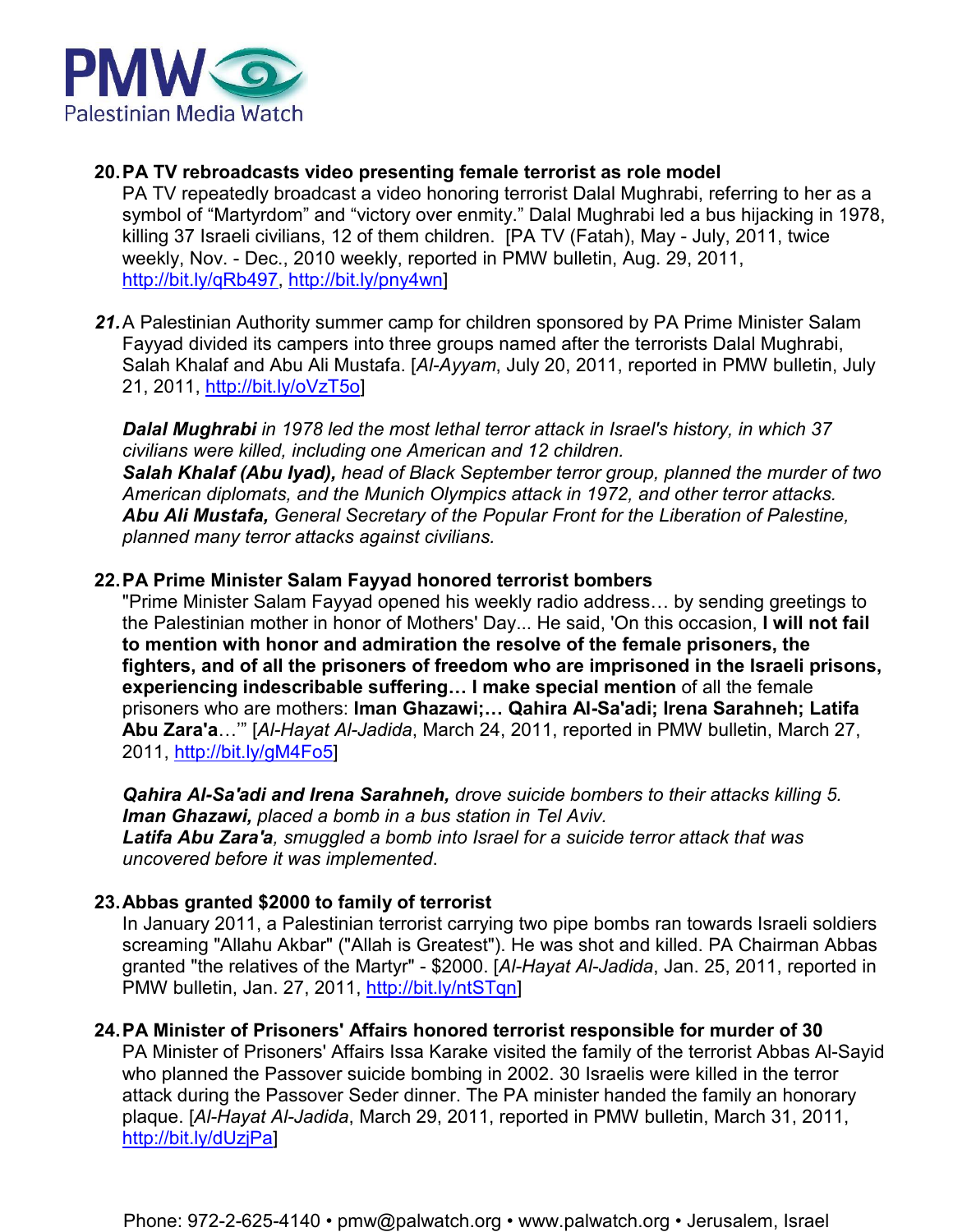

#### **25.PA erected tree with pictures of 73 Palestinian prisoners serving life sentences**

PA Minister of Prisoners' Affairs Issa Karake participated in a ceremony honoring all 73 Palestinians from Bethlehem serving life sentences in prison. The PA unveiled a "Tree of Freedom for Prisoners" decorated with 73 "photographs of prisoners sentenced to life imprisonment." [*Al-Hayat Al-Jadida*, April 20, 2011, reported in PMW bulletin, May 19, 2011, http://bit.ly/jgbfME]

#### **26.PA officials visited homes of terrorists serving life sentences**

"District Governor of Bethlehem, Abd Al-Fatah Hamael [and other PA officials]… visited the homes of prisoners… Mahmoud Abu Sorour, Nasser Abu Sorour, Riyad Al-Amour, Adnan Al-Afandi, and Rizq Salah... The district governor gave [the families] gift packages of sweets with pictures of the prisoners printed on them." [*Al-Hayat Al-Jadida*, April 18, 2011, reported in PMW bulletin, May 19, 2011, http://bit.ly/jgbfME]

*Riyad Al-Amour - Serving 11 life sentences for murder of 9 Israelis and 3 Palestinians he suspected of helping Israel.*

*Adnan Al-Afandi - Attempted to kill two children by stabbing them, 1992 Nasser and Mahmoud Abu Sorour - Participated in murder of Israeli Intelligence agent. Rizq Salah - Killed an Israeli soldier with a bomb in Bethlehem, 1993.*

#### **27.The official PA daily: 4 terrorists involved in murdering 117 Israelis are "heroic"**

The official PA daily reported on the visit of the Palestinian Prisoners' Center for Studies to the homes of terrorists serving life sentences for murder. The PA daily referred to the terrorists as follows: "**The heroic prisoners Abbas and Abdallah Barghouti, Mahmoud Issa, Jamal Abu Al-Haija, Hassan Salameh...**" [*Al-Hayat Al-Jadida*, April 13, 2011]

*Abdallah Barghouti - sentenced to 67 life sentences for involvement in suicide bombing attacks in which 66 Israelis were murdered: Sbarro restaurant (Aug. 9, 2001), Moment Cafe (March 9, 2002), and triple suicide bombing at Ben Yehuda pedestrian mall (Dec. 1, 2001). 2 suicide bombing attacks on buses in Jerusalem (Feb. 25, 1996, March 3, 1996), and the suicide bombing at the Ashkelon Junction (Feb. 25, 1996). Hassan Salameh - 46 life sentences. Was head of the terror infrastructure which carried out*

*Jamal Abu Al-Haija - 9 life sentences for involvement in suicide bombing attacks in Hadera shopping mall (Oct. 26, 2005) and at Herzl Street in Netanya (Dec. 5, 2005) Mahmoud Issa - serving 3 life sentences. Member of the squad that kidnapped and murdered Israeli soldiers, including Nissim Toledano (Dec. 13, 1992).*

#### **28.Official PA TV honored the woman who led a suicide terrorist to his bombing that murdered 15 in pizza shop attack**

PA TV broadcast a program honoring Ahlam Tamimi, the woman who planned and led the suicide terrorist to the Sbarro pizza restaurant in Jerusalem in August 2001. 15 people were murdered in the attack, 7 of them children. Visiting Tamimi's home, the PA TV crew interviewed her relatives, and the camera focused on an award which read:

**"A gift of the Fatah Palestinian National Liberation Movement Ramallah - El-Bireh branch To the heroic prisoner Ahlam Tamimi As a token of esteem for your sacrifices And your acts of heroism."**

Phone: 972-2-625-4140 • pmw@palwatch.org • www.palwatch.org • Jerusalem, Israel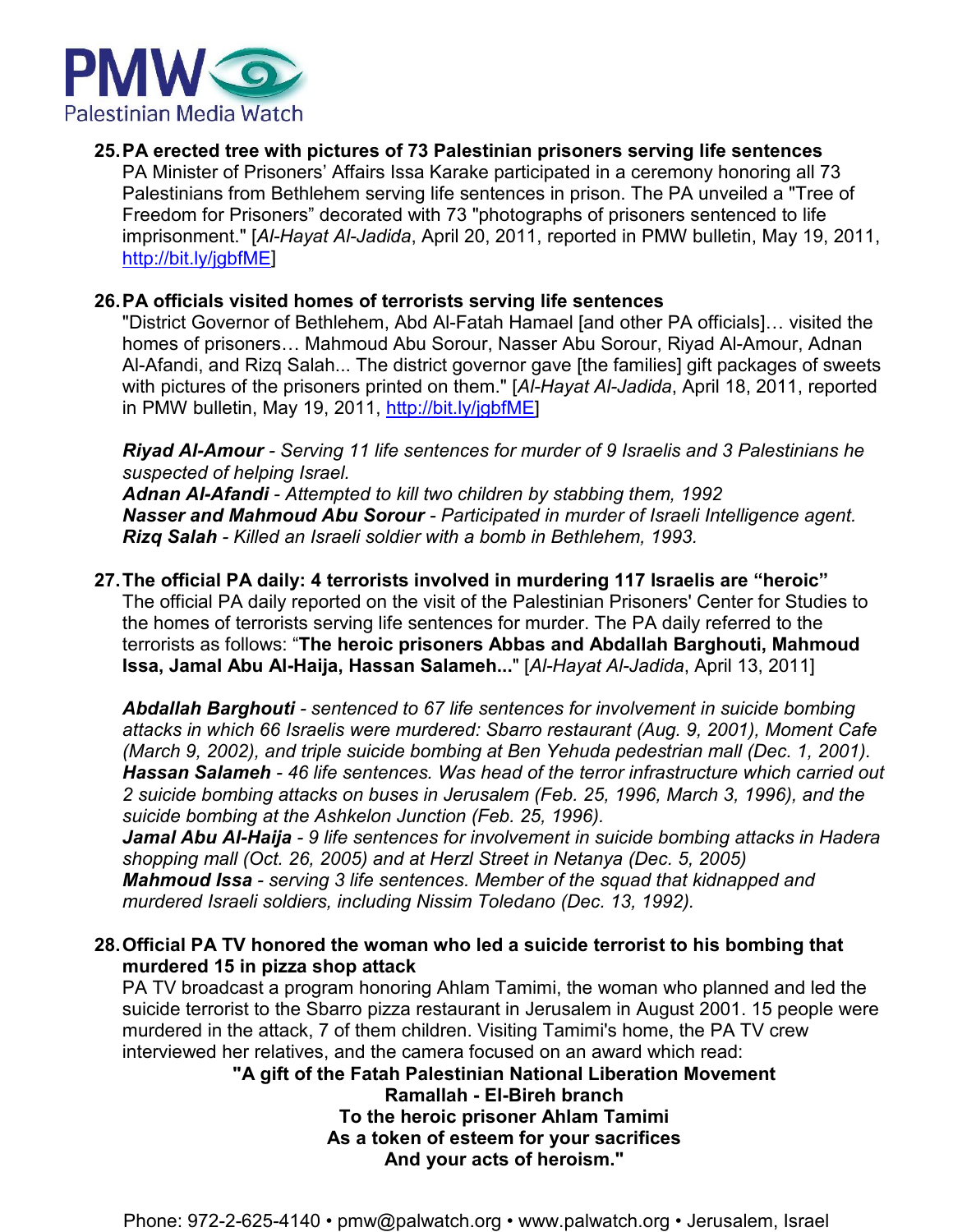

[PA TV, March 10, 2011, reported in PMW bulletin, March 17, 2011, http://bit.ly/eqrs91]

**29. Official PA TV honored driver of suicide terrorist who murdered 19 on bus** 

PA TV honored terrorist, Fahami Mashahra, who drove a suicide bomber to Jerusalem in 2001 in which 19 were murdered. The PA TV host said to his daughter**:**

"**Greetings of honor and admiration to your heroic father in prison,** Fahami Mashahra, serving 20 life sentences in the occupation's prison. Thank you very much." [PA TV, March 4, 2011, reported in PMW bulletin, March 17, 2011, http://bit.ly/eqrs91, http://bit.ly/qPanf9]

**30. Advisor of Mahmoud Abbas: "The weapons must be turned towards the main enemy [Israel]" and terrorist Dalal Mughrabi must be honored by naming a square after her:** "Advisor of President Mahmoud Abbas Sabri Saidam, delivered a speech**... He emphasized that the weapons must be turned towards the main enemy [Israel]** and that internal differences of opinion must be set aside… and emphasized that **the anniversary of Dalal's Martyrdom-seeking (i.e., her terror attack in which 37 civilians were murdered) should be amplified by inaugurating a square in her name** in the city of El-Bireh."

[*Al-Ayyam*, March 10, 2011, reported in PMW bulletin, March 13, 2011, http://bit.ly/fFcweP]

#### **31. Fatah movement lauded suicide bombers**

"**The Fatah movement commemorated** at the Deheisheh [refugee] camp the anniversary of **some of the camp's** *Shahids* **(Martyrs)**... The movement organized a procession… [to] the home of **the** *Shahid* **Muhammad Daraghmeh, who carried out a bombing operation** (i.e., suicide bombing which killed 9) in Jerusalem… [and mentioned] **Ayyat Al-Akhras** (*at age 17, the youngest female suicide bomber, killed two Israelis in her suicide attack in March, 2002*.)" [*Al-Hayat Al-Jadida*, March 4, 2011]

#### **32. PA TV repeatedly glorified terrorist who killed 3 teens, and another who planned a suicide bombing**

A PA TV video tribute to "Martyrs" that was broadcast on PA TV several times a day for four days honored a terrorist who killed three Israelis and one who recruited female suicide terrorists and planned a double suicide attack in Tel Aviv. A photo collage in the same video tribute was labeled "Heroes of the special operations in northern Palestine" which referred to terror attacks in northern Israel. [PA TV, several times daily Feb. 21-24, 2011, reported in PMW bulletin, March 13, 2011, http://bit.ly/mWDIg4]

### **The Netherlands has funded PA salaries to civil servants which is the same budget from which the PA draws money to pay terrorist salaries and glorify terrorists**

**33. The Palestinian Authority pays over € 3,665,239 a month directly to terrorists as salaries. In addition to the examples cited here, Palestinian Media Watch has documented many other examples of the PA's honoring terrorists and presenting them as heroes and role models. Still in 2011, this glorification of terrorists is a mainstay of PA policy under Chairman Mahmoud Abbas and PM Salam Fayyad, who as shown above are actively involved.**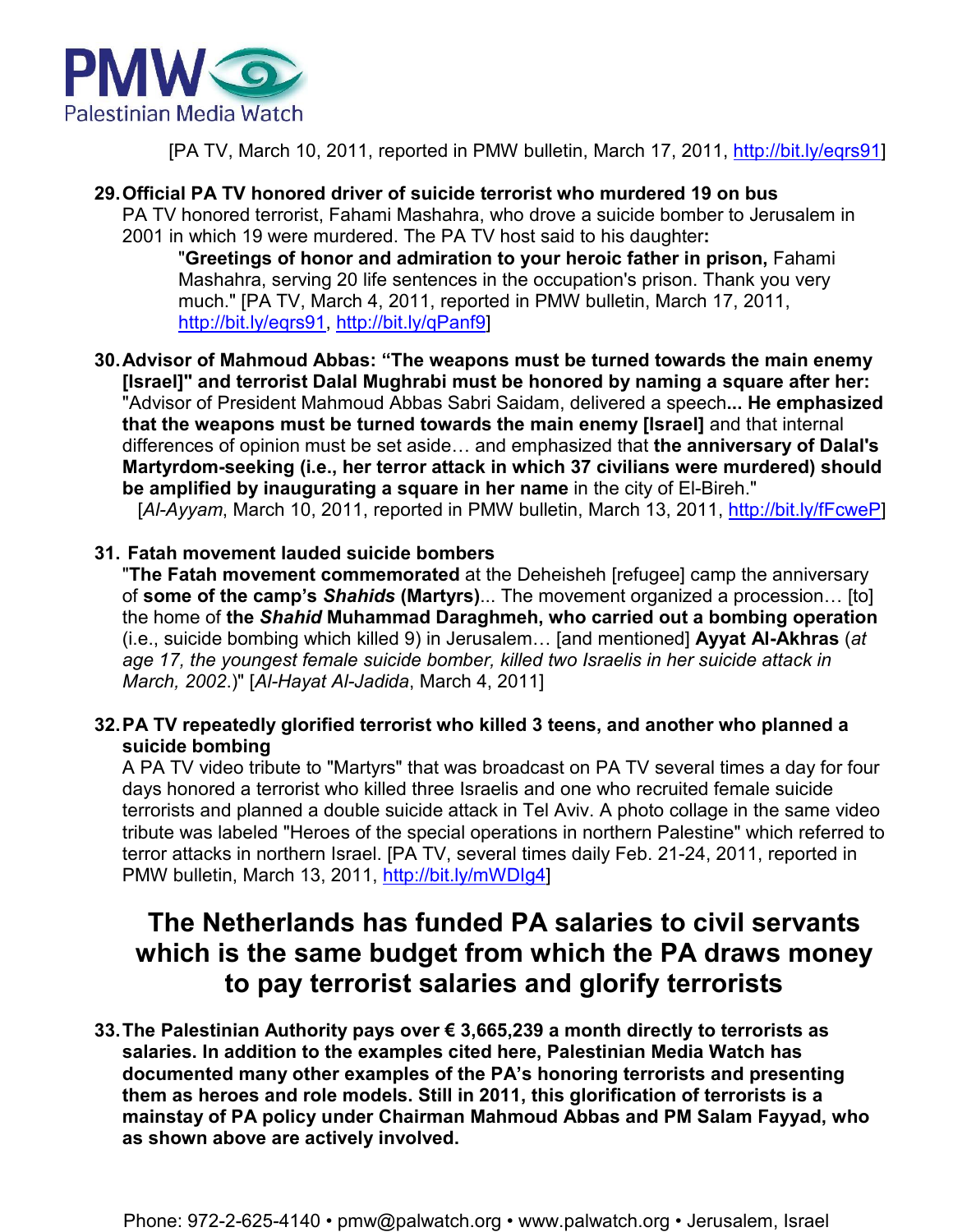

**34. In March 2011, the Dutch parliament adopted the following motion (submitted by Van der Staaij/Voordewind) which stated:** 

**- "considering that the Palestinian Authority receives a considerable amount of funds from the Netherlands and the European Union** 

**- considering that a climate is sustained in the Palestinian territories in which terrorist acts are being encouraged instead of being acted against and that this occurs, among other things, in the educational system and by naming public facilities after terrorists** 

**- calls upon the government to act both in the Netherlands and in the context of the EU to prevent the supply of funding to the Palestinian Authority if no concrete and effective measures are being taken to act against the glorification and whitewashing of terrorism."** 

> [Motion no. 1039, MOTIE VAN DE LEDEN VAN DER STAAIJ EN VOORDEWIND, Voorgesteld 17 maart 2011]

Later in March 2011, **answering parliamentary questions regarding Palestinian Media Watch's exposure of Palestinian Authority TV's glorification of two accomplices of terrorists who murdered 34 in 2 attacks. The Dutch Foreign Minister Mr. Rosenthal answered** as follows:

**"The Dutch government distances itself from these statements made on the Palestinian state television. Glorification of violence is unacceptable to the Dutch government. After inquiring with other diplomatic missions, the Dutch representation in Ramallah has not received indications that this is a structural matter. For example, both the recent murder of the Israeli family in Itamar on the West Bank and the bomb attack at the Jerusalem bus station was condemned directly by the PA."** 

**"The glorification of suicide terrorism is unacceptable. When it is shown that the PA structurally condones, glorifies and/or incites to violence this must have consequences for the international support of the PA. But I [Dutch Minister of Foreign Affairs, Mr. Rosenthal] have no indications of this. …"** 

[In reply to a question about the need to postpone President Abbas' visit to the Netherlands since he has continued to condone violence against Jews and Israel]:

**"President Abbas has explicitly distanced himself from terror attacks and promised the cooperation of the PA to find the perpetrators. The PA conducts a policy to discourage the glorification of violence and the incitement to hatred.** I therefore see no reason to cancel the invitation to president Abbas."

**35. According to a news report on the public Radio Netherland's Worldwide, the Netherlands give 50 million euros annually in aid to the Palestinians:** 

**"The Dutch government has an official representative in the Palestinian Territories, and gives 50 million euros annually in aid. Palestine will continue to receive direct Dutch aid, even as other countries are cut."**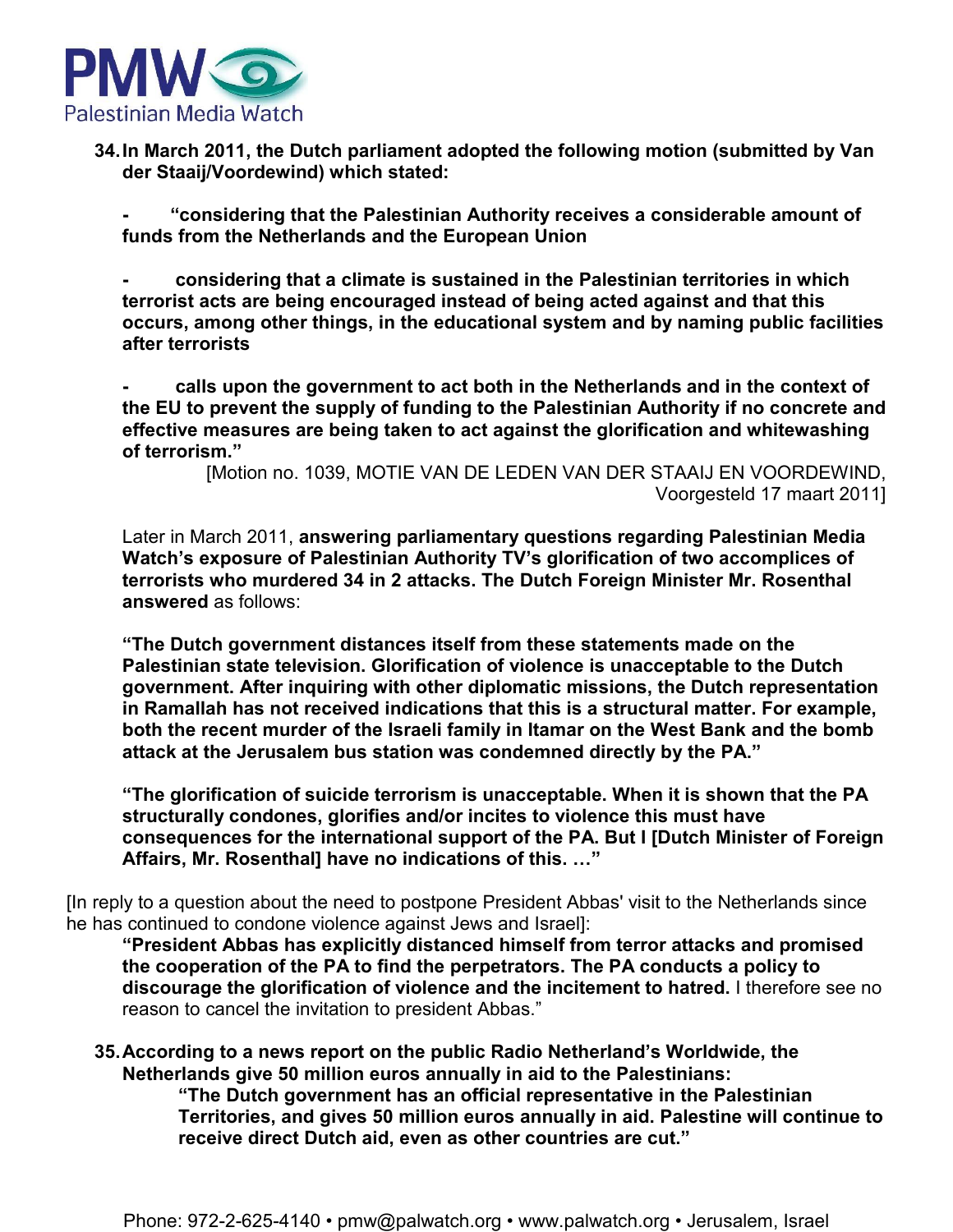

[http://www.rnw.nl/english/article/critical-red-carpet-treatment-palestinian-leader , June 30, 2011]

Reliefweb, administered by the United Nations Office for the Coordination of Humanitarian Affairs (OCHA), mentions a specific contribution made by the Netherlands to "cover part of the January [2011] wage bill of almost 19,000 members of the Palestinian civil police and the civil defence":

**"The Government of the Netherlands has also made a contribution of €5.1 million to cover part of the January wage bill of almost 19,000 members of the Palestinian civil police and the civil defence, which includes fire-fighters and rescue workers."** 

**"**The contribution of the Netherlands complements the ongoing programme of EU assistance to the Palestinian Authority **to ensure the continuous provision of essential public services across all the occupied Palestinian territory. 'This payment is a fulfillment of the Dutch obligations towards the support of the two states solution, and in particular to the Palestinian statehood plan, and an appreciation of the reform efforts of the PA especially in the fields of justice and rule of law.' said Mr Jack Twiss Quarles van Ufford, the Head of the Netherlands Representative Office to the Palestinian Authority in Ramallah. The €5.1 million contribution of the Dutch Government to the January salaries of the Palestinian civil police and the civil defence follows similar contributions made in 2008 and 2009, which were also channeled through PEGASE. This new contribution is in line with the overall Dutch support to the justice and rule of law sector in the occupied Palestinian territory.**"

[http://reliefweb.int/node/387904 occupied Palestinian territory , Feb. 6, 2011]

According to the official Palestinian Authority daily, the Netherlands contribute € 39,928,716 annually to the Palestinian territories:

Headline: "The Netherlands participates in payment of salaries for this month to policemen and civil defense personnel"

"The government of The Netherlands has transferred its share, in the amount of 24,725,000 Shekel (approximately € 4,903,806), for payment of salaries of the Palestinian police force and civil defense… The Netherlands Representative Office (NRO) to the Palestinian Authority announced yesterday that the participation… is part of the overall Dutch participation in the amount of  $\epsilon$  39,928,716 which was transferred during 2010 for various activities in the Palestinian territories."

[Al-Hayat Al-Jadida, Jan. 4, 2011]

- **36. When the Netherlands allocates funding to payment of PA salaries to civil police and other civil servants, it frees up money in the general budget, which can then be used to pay salaries to terrorists. The PA law stipulated that these particular salaries are dependent on available funding. By funding other salaries which would otherwise be paid from that budget, the Netherlands is participating in paying the salaries of terrorists in prison and funding the glorification of terrorists.**
- **37. In addition the Foreign Minister has stated that:**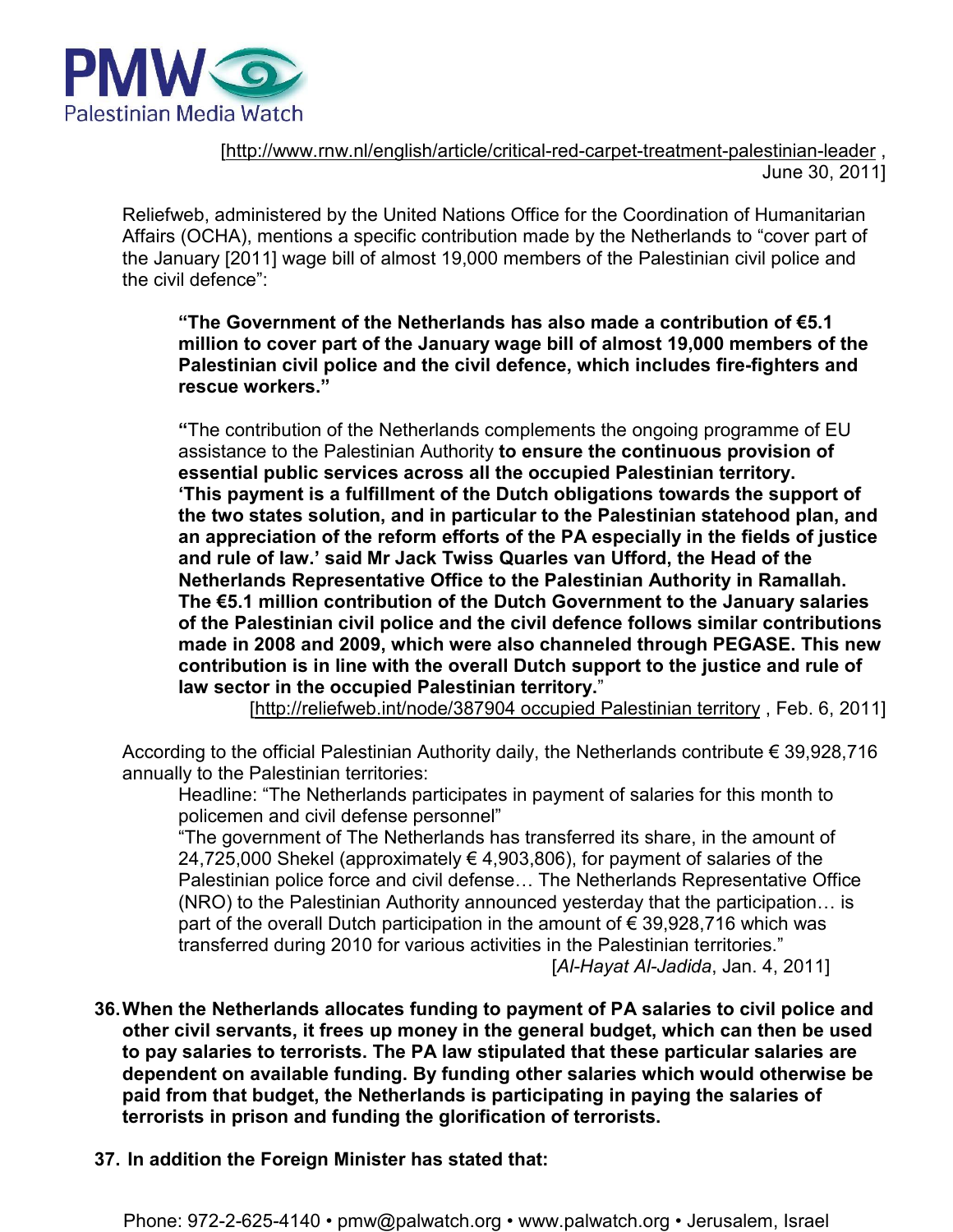

**"The glorification of suicide terrorism is unacceptable. When it is shown that the PA structurally condones, glorifies and/or incites to violence this must have consequences for the international support of the PA. But I [Dutch Minister of Foreign Affairs, Mr. Rosenthal] have no indications of this. …"** 

This report documents that from the highest levels the Palestinian Authority "structurally condones" and "glorifies" and actively presents the terrorists as heroes. This PMW report documents that numerous terrorists including suicide terrorists and those who planned and brought them to their attacks, were honored and glorified by senior PA officials, through PA activities directed at glorifying terror, and by PA controlled and owned media - all in the last months. The minister stated that the Netherlands' continued funding of the PA was a result of his having "no indications of this," indicating that its funding is a function of lack of information as opposed to condoning of the PA practice of glorifying terrorists. The minister added that "when it is shown" that the PA does glorify terror "structurally" - "this must have consequences for the international support of the PA."

 Accordingly, it is clear that PA glorification is in complete contrast to the wishes of the Dutch government and that the Dutch funding of the PA has been based on lack of information as to the nature of the broad range of official PA terror glorification activities. This report presents clarifications and provides the members of the Dutch parliament with the complete picture of the ongoing PA practice of glorifying terrorists.

### **Palestinian Authority actions to assure that Dutch funding not go to terrorists or their glorification**

In order to assure that Dutch funding does not go to terrorists or their glorification, there are clearly defined and quantifiable steps that the Palestinian Authority should implement:

- **1. The PA should repeal the law "PA Government resolutions, numbers 21 and 23 of 2010" which grants all terrorists in Israeli prisons a PA monthly salary**
- **2. The PA should stop paying salaries to terrorists in Israeli prisons (as they have admitted to doing even before the law)**
- **3. The PA should stop honoring and role modeling terrorists through naming of places and events in their honor**
- **4. The PA should stop having PA dignitaries and ministers visit terrorists' homes and stop granting their families awards in their names**

All of these steps can be implemented immediately and are easily monitored.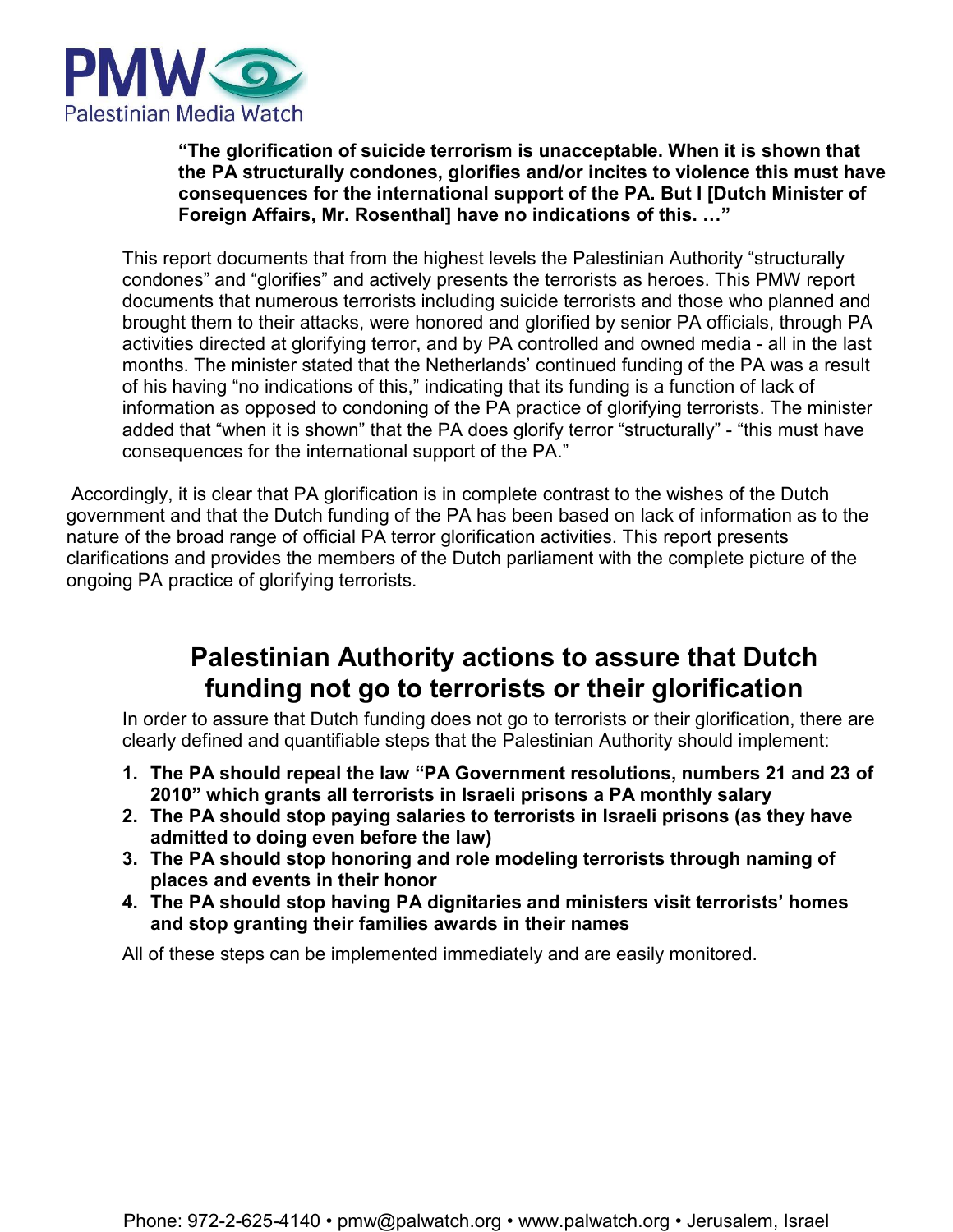

## **Palestinian Authority Sources**

### **New PA law granting salaries to terrorists**

#### *The following is the article in the official PA daily quoting the new Palestinian Authority law:*

"[Ali Abu Diak,] Secretary of the Central Bureau of the Prisoners' Movement, presented a concise review of the laws [concerning prisoners] published in vol. 90 of the official PA [Government] Registry, **published on April 13,** as follows:

#### 1. **Government resolution #19 of 2010...:**

A released prisoner will be exempt from tuition fees at government schools and universities if he served a period of five years or more in prison. A released female prisoner who served at least three years in prison will be exempt from tuition fees at government schools and universities. These prisoners are entitled to transfer the exemption to one of their children, or to their spouse...

The Palestinian Authority is committed to providing the opportunity for academic study for prisoners in Israeli prisons, by covering all study expenses for all stages of university study available to prisoners.

A prisoner's children will be exempt from 80% of academic tuition fees if the prisoner was sentenced to at least 20 years and has been in prison for at least 5 years. Children of a female prisoner will be exempt from 80% of university tuition fees if the prisoner was sentenced to at least 10 years, and has served as least 3 years.

Every released prisoner will be exempt from governmental health insurance if he served at least 5 years in prison, and for female prisoners - at least 3 years. ...

2. **Government resolution #21 of 2010**, concerning the amendment to provide for the needs of prisoners within Israeli prisons:

a**. Every prisoner will be paid a uniform sum linked to the cost of living index, as a monthly expenditure ...** 

b. Every prisoner will be paid a uniform sum of 400 [Israeli] Shekels for clothing. The sum will be paid twice a year, and will be added to the prisoner's salary...

3. Government resolution # 22 of 2010, concerning the amendment to provide for the prisoners' legal needs...

4. Government resolution # 23 of 2010 concerning the amendment on payment of a monthly salary to the prisoner:

**Every prisoner will be granted a monthly salary, to be paid to him or to his family**, on condition that he does not receive a salary from a [different] governmental or semigovernmental body or official institution... **The salary will be paid to the prisoner from the date of his arrest,** and a special supplement will be paid to prisoners from Jerusalem and from the Interior [i.e., Israeli Arabs]; a spousal supplement will be paid, and a special supplement for children up to the age of 18...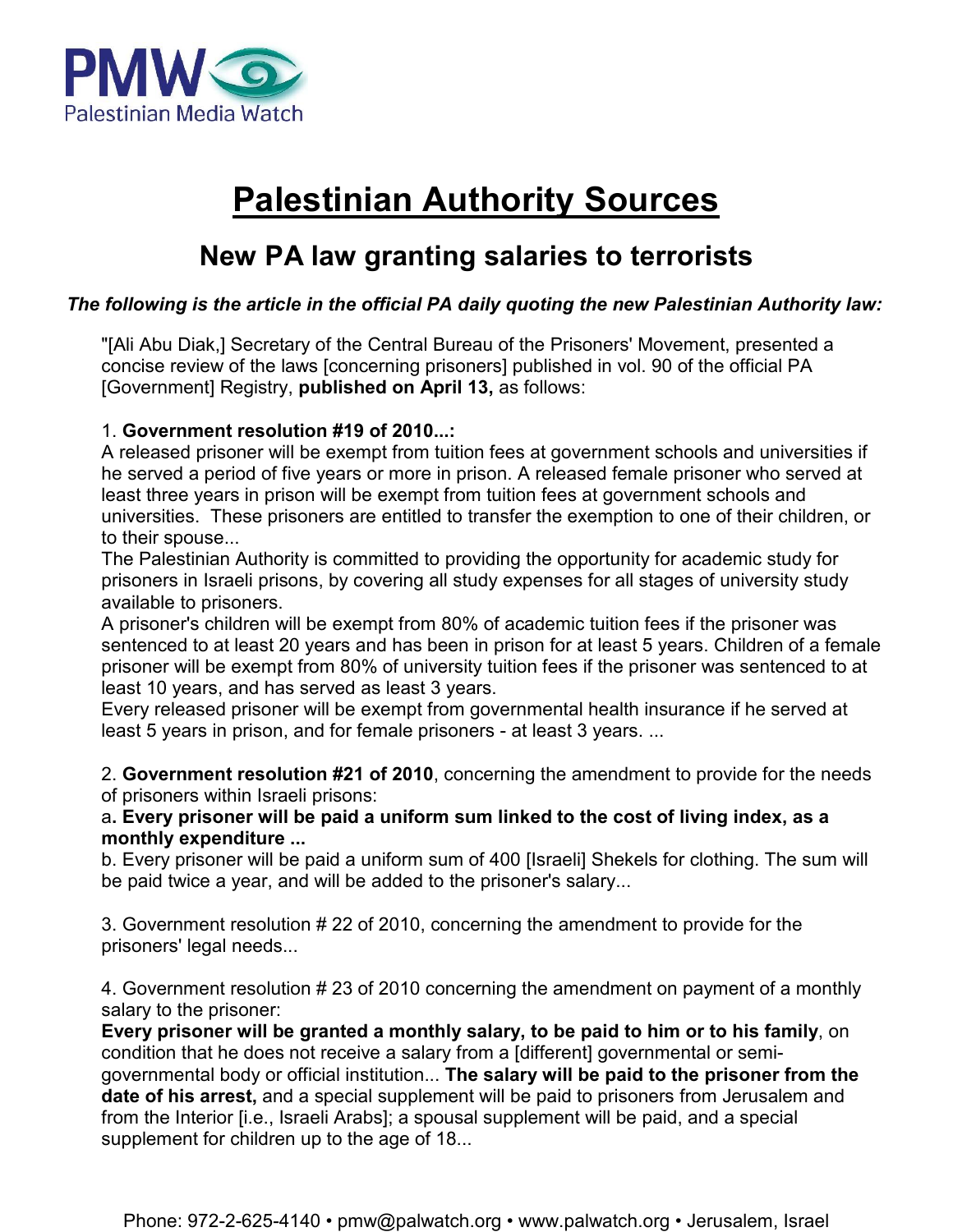

The minimum salary for a prisoner, to be paid to him from the beginning of his detention and for up to 3 years, is 1400 Shekels ( $\epsilon$  275). Prisoners who have been imprisoned between 3 and 5 years will receive 2,000 Shekels ( $\epsilon$  393). Those imprisoned between 5 and 10 years will receive 4,000 Shekels ( $\epsilon$  787). Those imprisoned between 10 and 15 years will receive 6,000 Shekels ( $\epsilon$  1,180). Those imprisoned between 15 and 20 years will receive 7,000 Shekels ( $\epsilon$ 1,377). Those imprisoned between 20 and 25 years will receive 8,000 Shekels ( $\epsilon$  1,574). Those imprisoned between 25 and 30 years will receive 10,000 Shekels ( $\epsilon$  1,968). Those who have been imprisoned 30 years or more will receive 12,000 Shekels (€ 2,361). A supplement of 300 Shekels ( $\epsilon$  59) will be added to the salary of every married prisoner, as well as a supplement for children up to the age of 18 in the amount of 50 Shekels ( $\in$  10) for every boy or girl, in addition to a supplement for prisoners from Jerusalem in the amount of 300 Shekels ( $\epsilon$  59), and a supplement for prisoners from the Interior (i.e., Israeli Arabs) in the amount of 500 Shekels ( $\in$  98) ...

**These regulations will be implemented from Jan. 1, 2011, on the basis of available sources of funding."** 

[*Al-Hayat Al-Jadida*, April 15, 2011]

### **PA Salaries from the general budget in May 2011**

"An official document, a copy of which reached *Life and the Market* (supplement to the official PA daily), reveals that the cost of salaries [in the PA budget] is much higher than people think. According to the document, the sum of monthly salaries for May 2011 totaled 727,287,824 Shekel  $(E 143,509,777)$ , paid from the treasury of the [Palestinian] National Authority... The document shows that the largest portion of the salaries' expense - more than 40% - was paid to civil servants. A total of 293,435,045 Shekel (€ 57,900,962) was paid to 101,802 civil servants, about three quarters of them in the West Bank. **The average salary for a civil servant in the Palestinian Authority is 2882 Shekels** (€ 568)…

The military personnel of the Palestinian Authority occupy second place – 24% - in the cost of salaries, with a total of 172,873,226 Shekels (€ 34,042,544). **Surprisingly, the Gaza Strip represents more than 55% of the total cost of salaries of military personnel. The average salary for members of the PA military personnel is 2704 Shekels (€ 532)…** 

The PA transfers about 7% of the cost of salaries overseas, in the form of salaries to personnel at consulates and the Palestine National Fund, foreign fronts**, and PLO forces and institutions, in the amount of 51,872,446 Shekels (€ 10,223,349).** 

**As for the prisoners (i.e., in Israeli prisons), they receive approximately 2.5% of the** cost of salaries [for May], **in the form of salaries and [additional] payments, totaling 17,678,247 Shekels (\$5,211,747; € 3,481,170).** 

**Taking care of families of** *Shahids* **(Martyrs), inside and outside [the PA], totals about 3.5% of the total cost of salaries** [for May], **in the amount of 26,458,137 Shekels (€ 5,209,096). The West Bank received the majority of the payments and salaries to prisoners, while the Gaza Strip receives a greater portion of the budget for assistance to** *Shahids'* **families. The average prisoner salary is 3129 Shekels (€ 615)…** Salaries for members of the inactive Parliament (Legislative Council) [which has not been meeting since the Fatah–Hamas conflict] totaled approximately 0.5% of the cost of salaries  $-3,272,316$  Shekels ( $\in 643,683$ )." [*Life and the Market*, supplement to *Al-Hayat Al-Jadida*, June 19, 2011]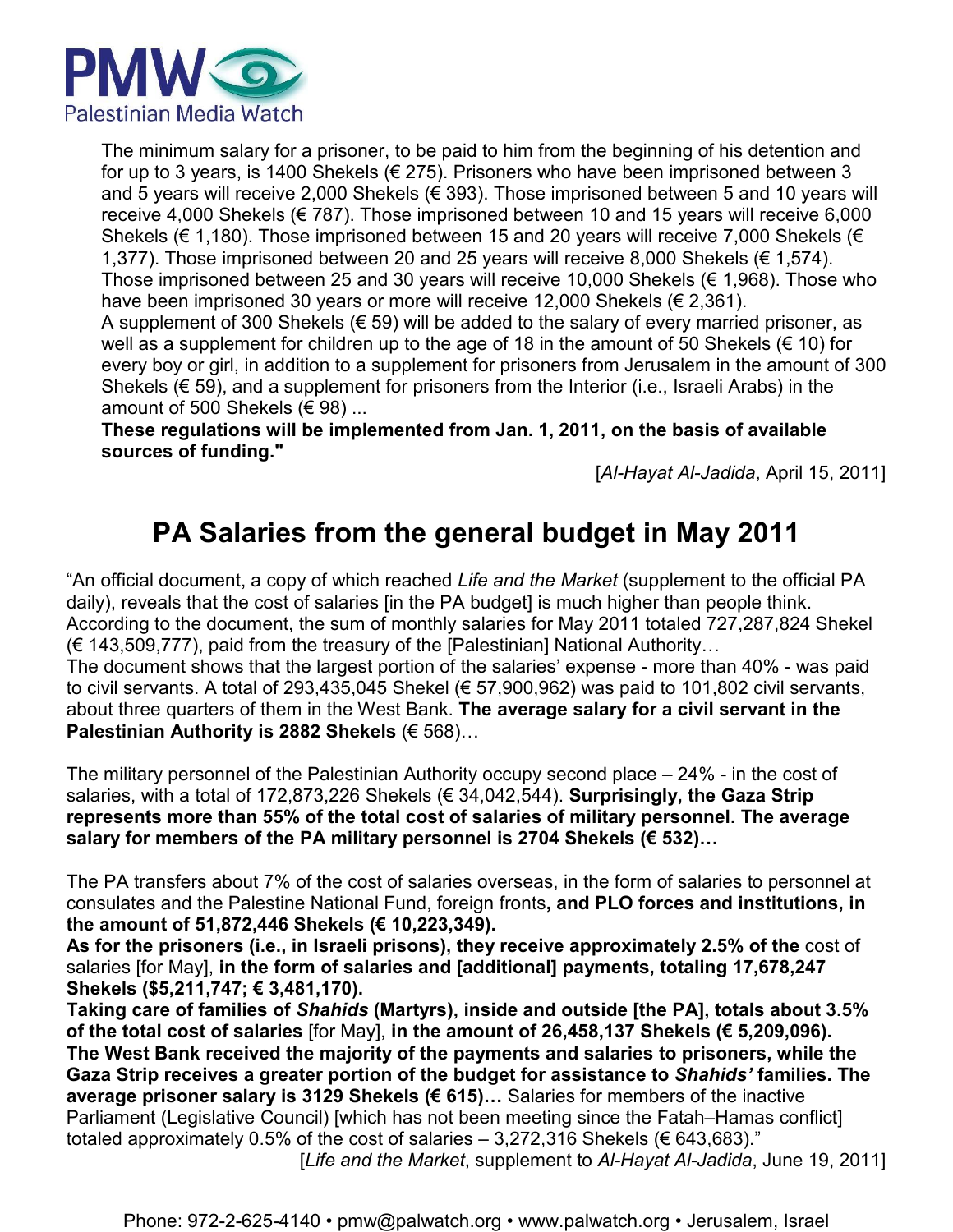

#### **Dutch funding of salaries for the Palestinian police force and civil defense, January 2011**

Headline: "The Netherlands participates in payment of salaries for this month to policemen and civil defense personnel"

"The government of The Netherlands has transferred its share, in the amount of 24,725,000 Shekel (approximately €4,903,806), for payment of salaries of the Palestinian police force and civil defense… The Netherlands Representative Office (NRO) to the Palestinian Authority announced yesterday that the participation… is part of the overall Dutch participation in the amount of €39,928,716 which was transferred during 2010 for various activities in the Palestinian territories."

[*Al-Hayat Al-Jadida*, Jan. 4, 2011]

#### **Dutch sources re. motion in parliament and questions and answers to and from Dutch Minister of Foreign Affairs regarding Palestinian Authority glorification of terror and terrorists**

21 501-02 Raad Algemene Zaken en Raad Buitenlandse Zaken Nr. 1039 MOTIE VAN DE LEDEN VAN DER STAAIJ EN VOORDEWIND Voorgesteld 17 maart 2011

De Kamer, gehoord de beraadslaging, overwegende, dat de Palestijnse Autoriteit veel subsidiegeld van Nederland en de Europese Unie ontvangt; overwegende, dat in de Palestijnse gebieden een klimaat wordt gevoed waarin terroristische daden worden aangemoedigd in plaats van tegengegaan, onder meer in het onderwijs en door het vernoemen van openbare voorzieningen naar terroristen; verzoekt de regering zowel in Nederland als in Europees verband er werk van te maken dat subsidie aan de Palestijnse Autoriteit niet wordt gegeven indien geen concrete en effectieve maatregelen worden genomen om verheerlijken en vergoelijken van terrorisme tegen te gaan, en gaat over tot de orde van de dag. Van der Staaij Voordewind Tweede Kamer, vergaderjaar 2010–2011, 21 501-02, nr. 1039

Vragen gesteld door de leden der Kamer, met de daarop door de regering gegeven antwoorden

#### **Questions and answers to and from the Dutch Minister of Foreign Affairs Rosenthal**

2422

Vragen van het lid Voordewind (ChristenUnie) aan de minister van Buitenlandse Zaken over de verheerlijking van het zelfmoordterrorisme op de staatstelevisie van de Palestijnse Autoriteit (ingezonden 21 maart 2011).

Antwoord van minister Rosenthal (Buitenlandse Zaken) (ontvangen 3 mei 2011).

Vraag 1

Heeft u kennisgenomen van het bericht «PA honors drivers of suicide terrorists who murdered 34 in 2 attacks»?1 Heeft u tevens kennisgenomen van het overzicht «Glorifying terrorists and terror» op dezelfde website?

Antwoord 1 Ja.

Vraag 2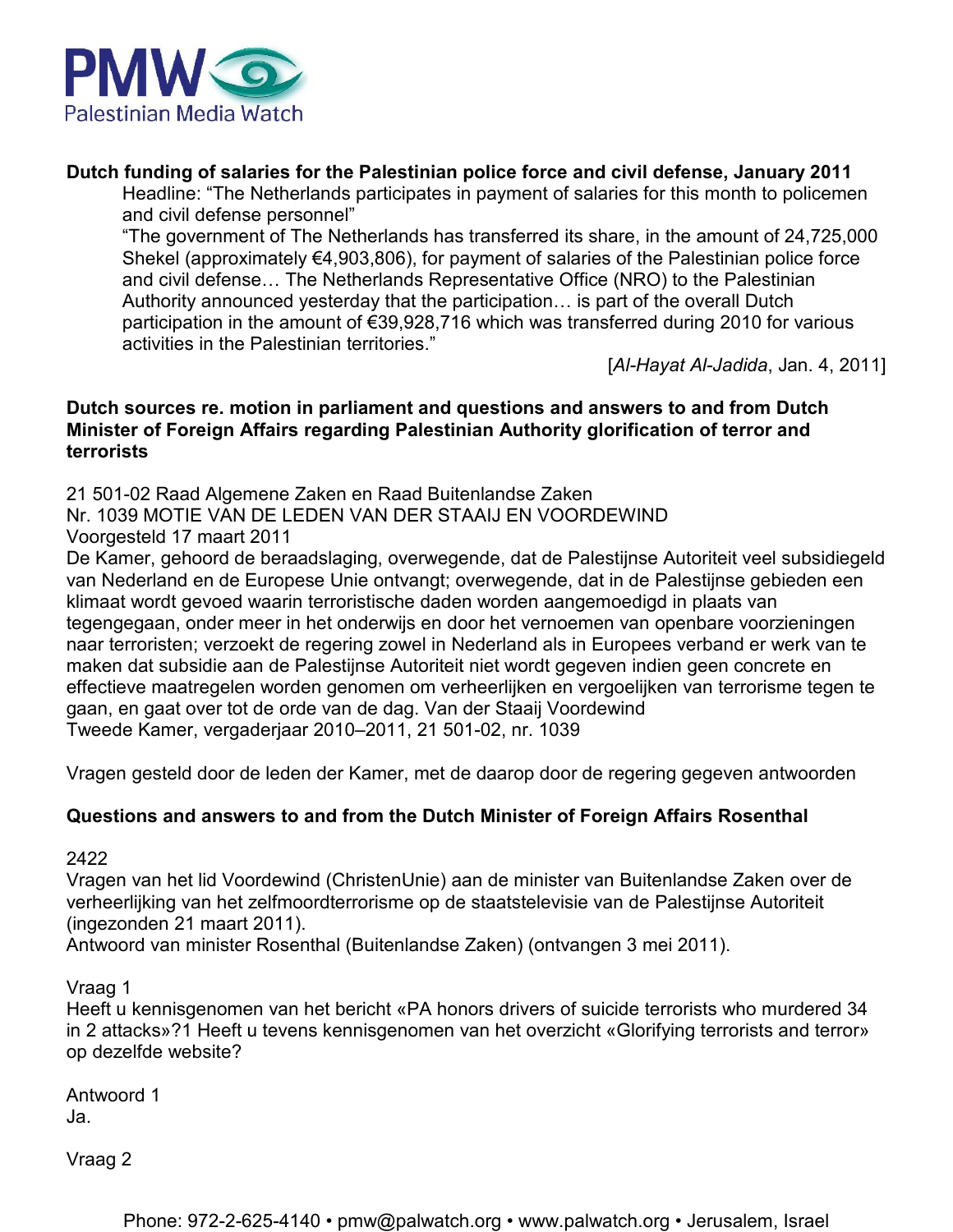

Wat is uw oordeel over deze voorbeelden waarbij de Palestijnse Autoriteit het zelfmoordterrorisme verheerlijkt? Heeft u kennisgenomen van andere voorbeelden waarbij de Palestijnse Autoriteit het zelfmoordterrorisme verheerlijkt? Zo ja, kunt u hiervan een overzicht verschaffen?

#### Antwoord 2

De regering neemt afstand van deze verklaringen op Palestijnse staatstelevi-sie. Verheerlijking van geweld is voor de Nederlandse regering onaanvaard-baar. De Nederlandse vertegenwoordiging in Ramallah heeft mede op basis van navraag bij andere diplomatieke missies geen aanwijzingen ontvangen dat het hier om een structurele kwestie gaat. Zowel de recente moord op de Israëlische familie in Itamar op de Westelijke Jordaanoever als de aanslag op het busstation in Jeruzalem is bijvoorbeeld direct door de PA veroordeeld.

#### Vraag 3

Deelt u de mening dat de Palestijnse Autoriteit hierbij openlijk afstand neemt de tweestatenoplossing? Zo nee, waarom niet? Zo ja, welke consequenties heeft dit voor het perspectief op duurzame vrede? 1 website van Palestinian Media Watch, 17 maart 2011. Tweede Kamer, vergaderjaar 2010–2011, Aanhangsel 1

#### Antwoord 3

Deze mening deel ik niet. De Palestijnse Autoriteit streeft een tweestatenop-lossing op basis van de grenzen van 1967 na. Dit komt ook tot uitdrukking in de politiek van premier Fayyad die gericht is op de opbouw van Palestijnse staatsinstellingen.

#### Vraag 4

Deelt u de mening dat het verheerlijken van zelfdmoordterroristen door de Palestijnse Autoriteit onaanvaardbaar is? Deelt u tevens de overtuiging dat het hier niet meer incidenten betreft maar dat het verheerlijken van dodelijk geweld tegen joden en Israël structurele vormen heeft aangenomen? Zo nee, waarom niet?

#### Antwoord 4

Het verheerlijken van zelfmoordterreur is onaanvaardbaar. Wanneer blijkt dat de PA geweld structureel goedkeurt, verheerlijkt en/of aanzet tot geweld zal dat consequenties moeten hebben voor de internationale steun voor de PA. Hiervoor heb ik echter geen indicatie. Tripartite dialoog tussen de VS, Israël en de PA over het tegengaan van verheerlijking van geweld biedt een platform aan Israëli's en Palestijnen om hun grieven op zakelijke wijze te verwoorden en zal bijdragen aan een dialoog op dit gebied. Nederland is daar voorstander van.

#### Vraag 5

Deelt u de mening dat de uitnodiging aan President Abbas ongepast is zolang de Palestijnse Autoriteit het geweld tegen joden en Israël verheerlijkt? Zo nee, waarom niet? Zo ja, bent u bereid de uitnodiging aan President Abbas op te schorten zolang het verheerlijken van geweld tegen joden en Israël nog altijd doorgang vindt?

#### Antwoord 5

President Abbas heeft expliciet afstand genomen van terroristische aanslagen en medewerking van de PA toegezegd bij de opsporing. De PA voert beleid om verheerlijking van geweld en haatzaaien te ontmoedigen. Ik zie dan ook geen reden om de uitnodiging aan president Abbas in te trekken.